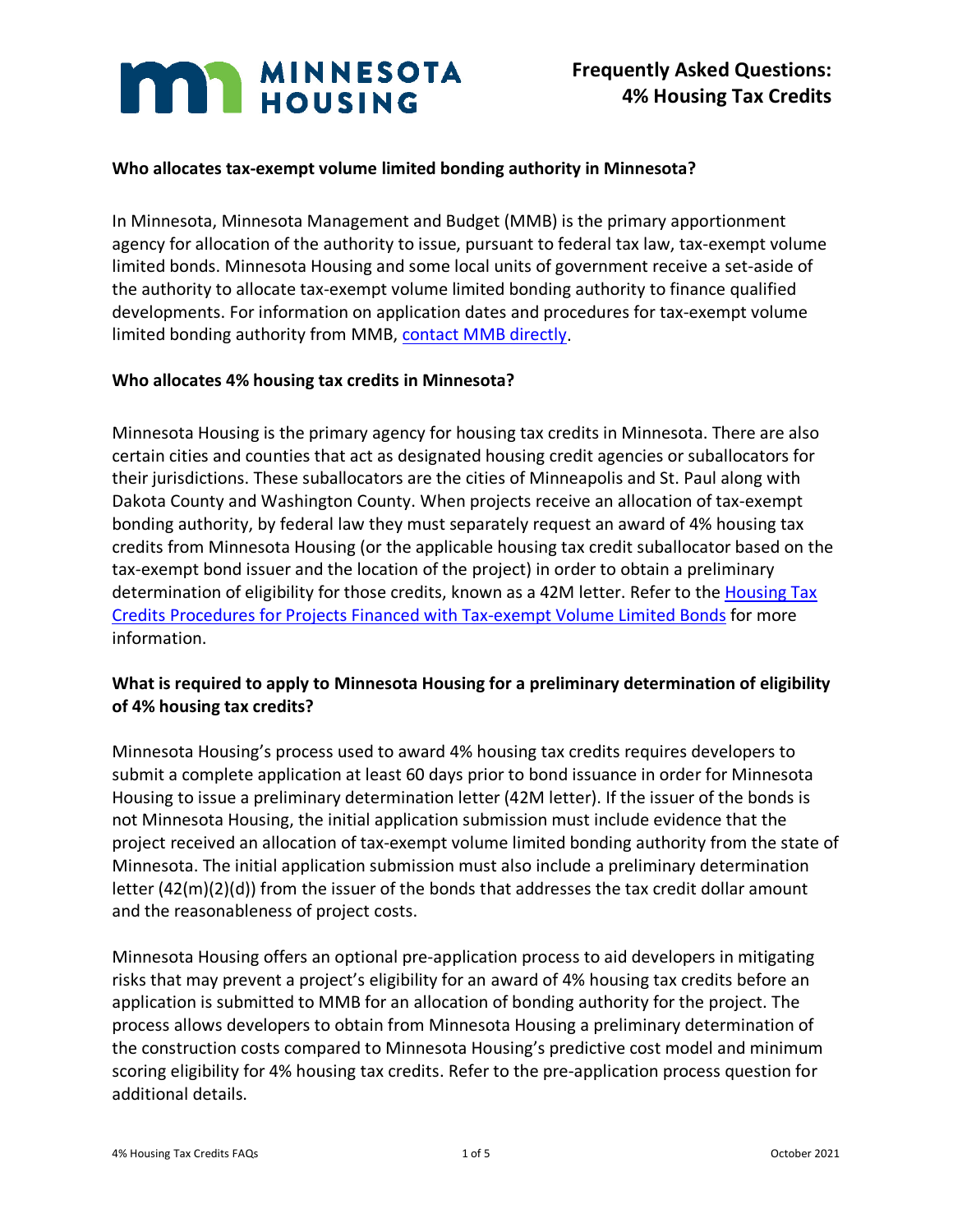*A full and complete application for a preliminary determination of eligibility for 4% housing tax credits (42M) must be submitted at least 60 days prior to bond issuance.* 

*NOTE: It is imperative that the full and complete application be submitted as early as possible after the allocation of bonds to ensure timely receipt of the 42M letter in order to issue bonds.*

# **Which Qualified Allocation Plan (QAP) do I use?**

A project must comply with Minnesota Housing's QAP that is in effect for the calendar year in which tax exempt volume limited bonds are issued, together with any tax exempt volume limited bonds issued in a prior calendar year, sufficient to finance at least 50 percent of the aggregate basis of the building and the land it is located on. For example, if a project receives an allocation of bonds from MMB's Unified Pool after July but does not close until the next calendar year, a different QAP year will apply.

Refer to Minnesota Housing's [Housing Tax Credits](https://www.mnhousing.gov/sites/multifamily/taxcredits) page for more information.

# **What is the pre-application process?**

Minnesota Housing has implemented an optional pre-application process that developers can use before an application for tax-exempt volume limited bonding authority is submitted to MMB for the project. The pre-application helps gauge whether the proposed project will meet Minnesota Housing's 4% housing tax credit requirements. The pre-application process includes:

- 1. Preliminary predictive cost model determination (outlines cost reasonableness parameters as required by the QAP), and/or
- 2. Preliminary scoring determination (to determine if the project meets the minimum score of 40 points on Minnesota Housing's Self-scoring Worksheet in order to move forward in the application process)

Developers are strongly encouraged to submit a pre-application to Minnesota Housing. Click the following link to learn more about Minnesota Housing's [2022 4% Only Pre-application](https://www.mnhousing.gov/get/MHFA_1042519)  [Process.](https://www.mnhousing.gov/get/MHFA_1042519)

## **What is the predictive cost model?**

The 2022 QAP provides that all applications to Minnesota Housing for housing tax credits be evaluated for cost reasonableness. To aid in its determination, Minnesota Housing utilizes a cost model that predicts, within reasonable parameters as required by the QAP, the approximate total development cost per unit based on the development's characteristics. The predictive cost model uses data that incorporates characteristics of developments Minnesota Housing has recently financed; it also includes an adjustment for inflation. Characteristics such as new construction, building type (e.g., elevator, townhome, walk-up apartment), unit size, location, square footage, type of financing and special costs (e.g., historical preservation,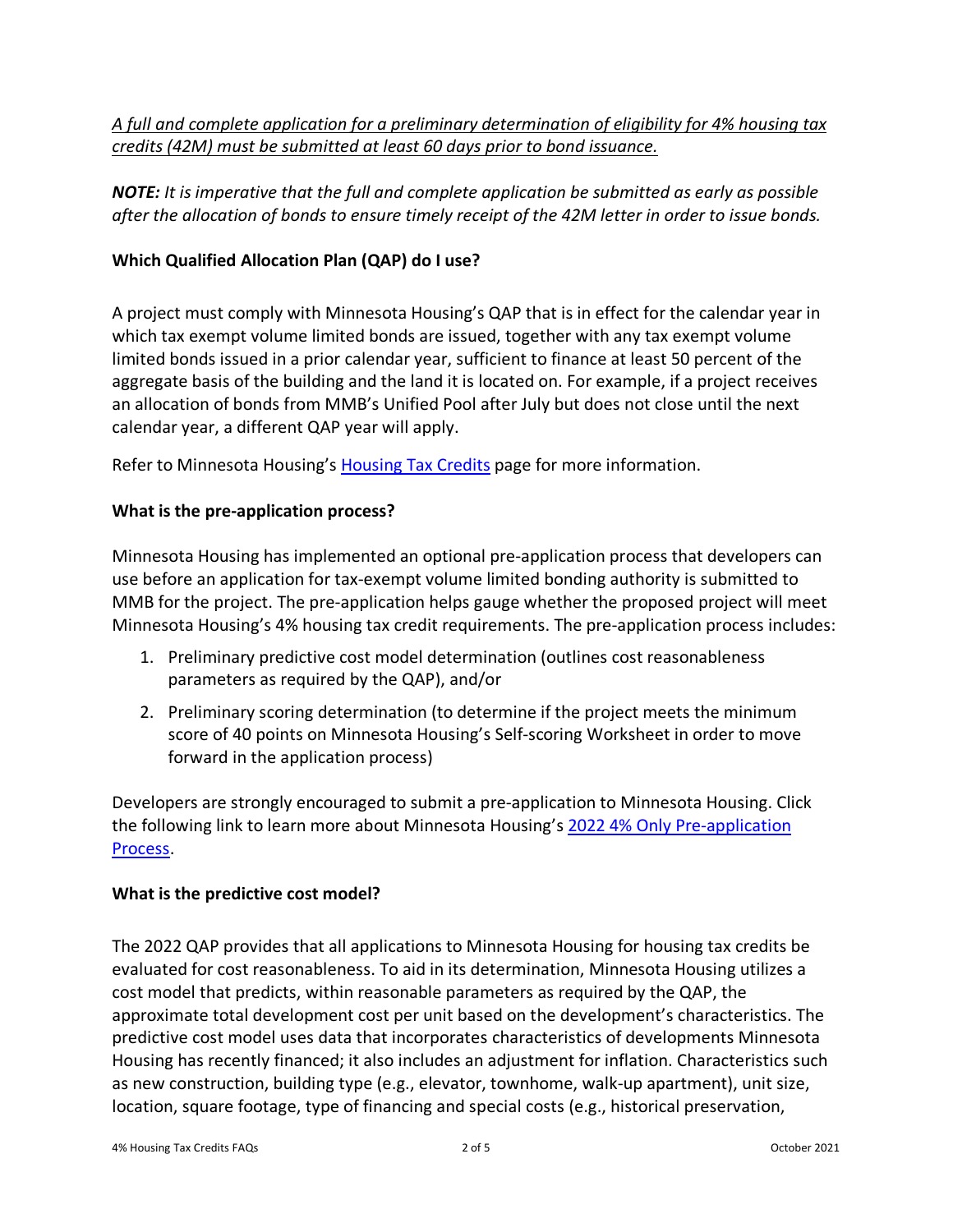environmental abatement, supportive housing) are incorporated in the model. Minnesota Housing policies require that a development's costs not exceed 25 percent of the predictive cost model. If development costs exceed the 25 percent threshold, a waiver from the Board is required.

To learn more about Minnesota Housing's cost containment efforts, refer to the annual Cost Containment Report at [www.mnhousing.gov.](https://www.mnhousing.gov/sites/np/np/reports)

## **What is the pre-application scoring process?**

Minnesota Housing staff reviews and scores the pre-application submission items. Upon satisfactory review, Minnesota Housing will issue a preliminary scoring determination that is then submitted with the full application for a preliminary determination of eligibility for 4% housing tax credits (42M).

## **What are the required pre-application submittals?**

For the preliminary predictive cost model determination, applicants must submit the Preliminary Predictive Cost Model Determination Request form. Links to all documents are available in the Multifamily Customer Portal (Portal), which is an online document submission tool. Refer to the submission questions below for additional information. For the preliminary scoring determination, applicants must submit the items listed below.

- Minnesota Housing Multifamily Workbook (this is Minnesota Housing's proforma)
- Documented election of points in the Self-scoring Worksheet
	- o The project must meet a minimum score of 40 points
- Supporting scoring documentation as outlined in the Self-scoring Worksheet

#### **What is the deadline for the pre-application process?**

All required pre-application documentation must be submitted a minimum of 30 calendar days prior to submitting an application for a preliminary determination of eligibility for 4% housing tax credits (42M).

#### **Is the pre-application process required?**

While the pre-application process is optional, we strongly encourage it as a method to help developers mitigate project risks associated with obtaining an award of 4% housing tax credits.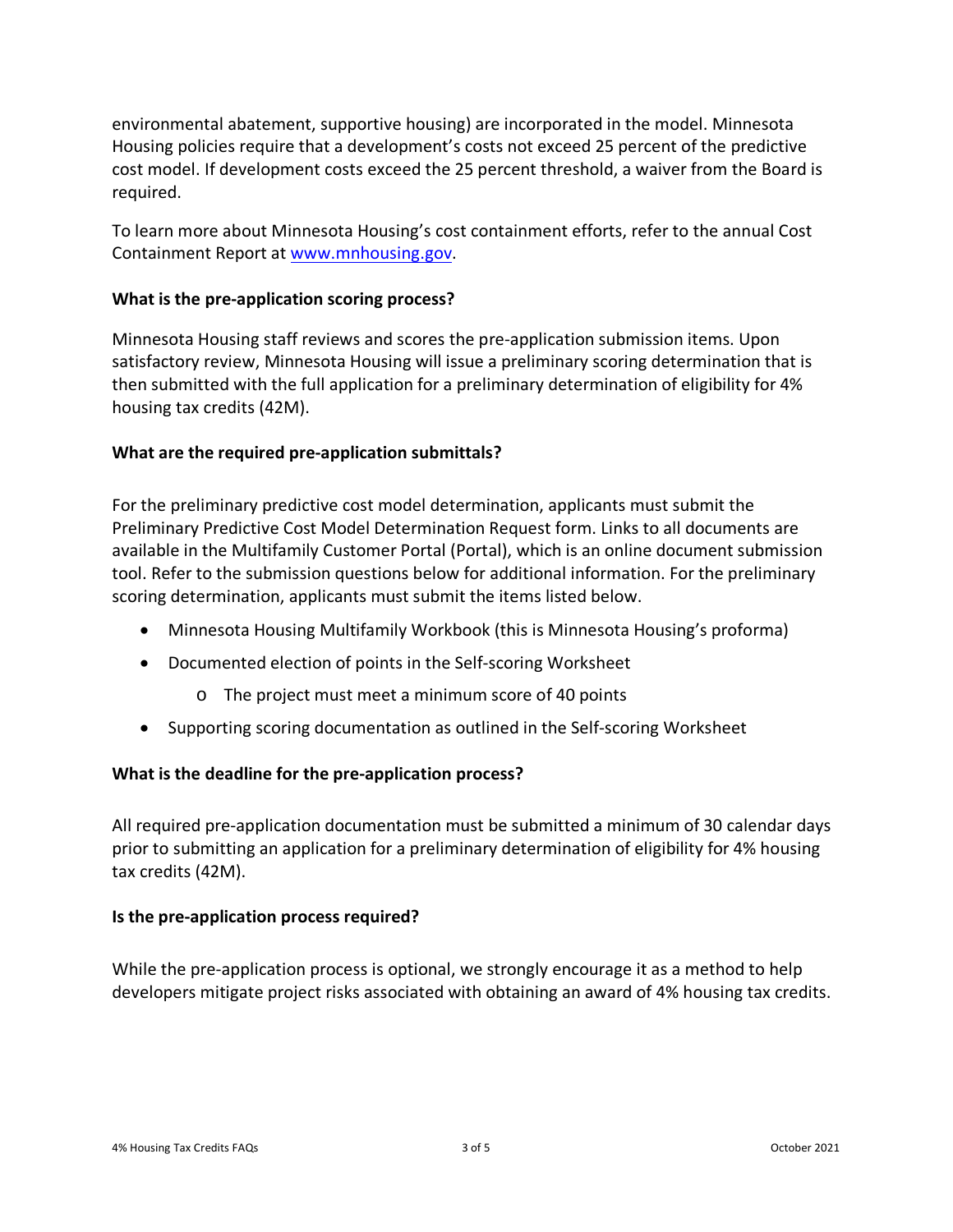#### **How do I submit my pre-application?**

Developments apply for funding through Minnesota Housing's online system, the Multifamily Customer Portal (Portal). The 2022 housing tax credit (HTC) 4% funding round option is currently available in the Portal. All pre-application and application materials must be uploaded and submitted through the Portal. If submitting the optional pre-application, the applicant can choose either or both pre-application options: preliminary predictive cost model determination and/or preliminary scoring determination. Upload the required documents and submit to Minnesota Housing. The Portal allows you to submit documents and collaborate with Minnesota Housing staff throughout the pre-application and application process.

# **How do I submit my full application for a preliminary determination of eligibility for 4% housing tax credits (42M)?**

Applicants must submit the full application for a preliminary determination of eligibility for 4% housing tax credits (42M) in the Portal. The Portal allows our customers to log in and build an application checklist based upon the type of proposal they will submit. All application materials must be uploaded through the Portal. The Portal allows for document submissions and collaboration with agency staff throughout the entire housing tax credit process, including application and 8609 submittals. If you submitted a pre-application and have a preliminary scoring and predictive cost model, remember to submit this documentation with your full application.

There is a new Scoring Wizard for the Self-scoring Worksheet that applicants must use for scoring their applications. The scoring Wizard replaces the Excel Version of the Self-Scoring Worksheet and is a new tool within the Multifamily Customer Portal.

Minnesota Housing hosted two training opportunities where staff demoed the Apply for Funding Wizard, Project Team Access Request and Scoring Wizard.

View the recordings:

- Scoring Wizard  $#1$  (56:16) held on April 15
- [Scoring Wizard #2](https://youtu.be/Eu2TYzZBJMk) (55:11) held on April 30

**NOTE**: Minnesota Housing offered two live Scoring Wizard training options. The presentation content is the same but the Q&A information at the end of each training is different. Access the User Guides:

- [How to Apply for Funding](https://www.mnhousing.gov/get/MHFA_238297) (includes instructions to request project team access)
- [Scoring Wizard](https://www.mnhousing.gov/get/MHFA_251949)